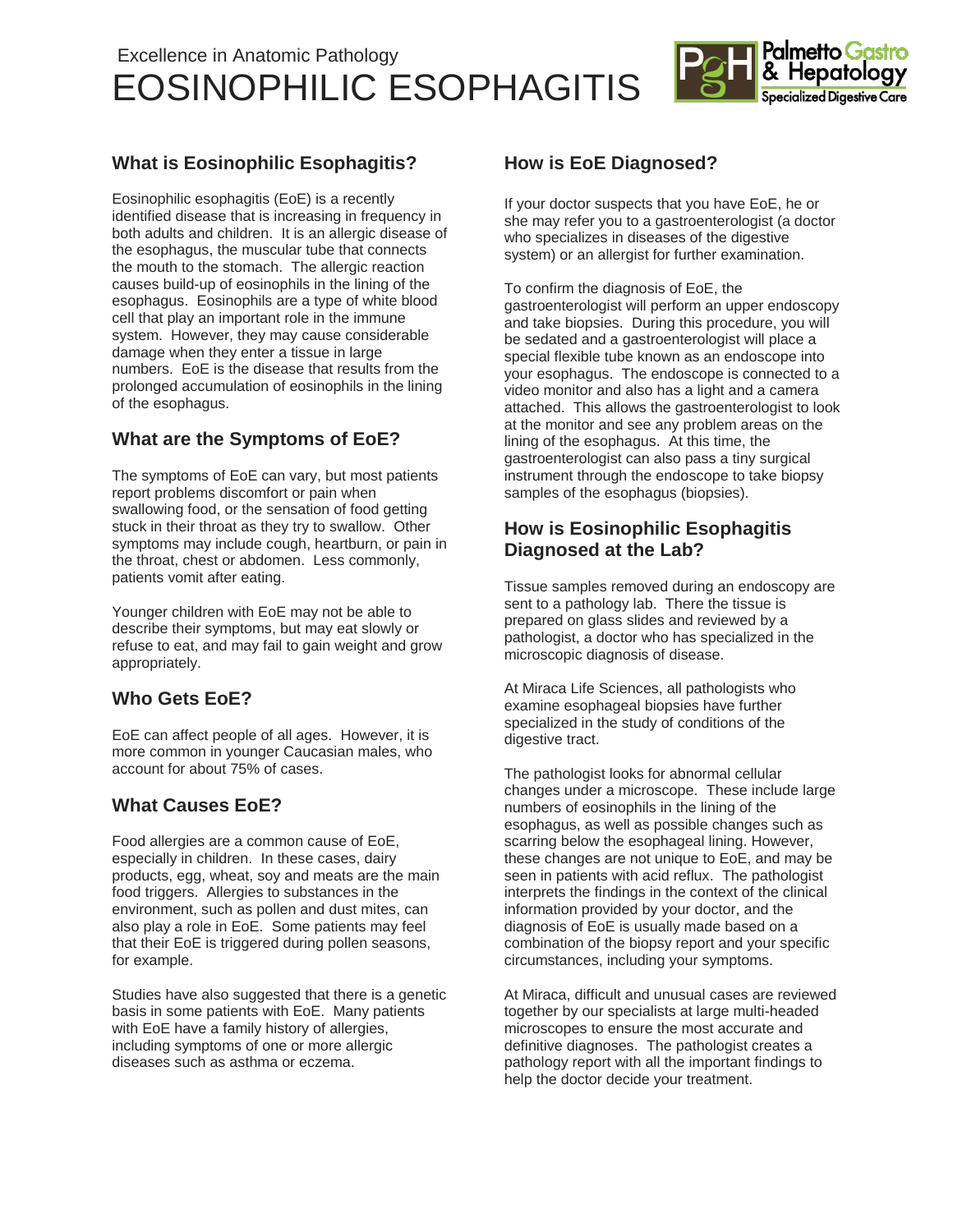# Excellence in Anatomic Pathology EOSINOPHILIC ESOPHAGITIS



## **The EoGenius(TM) Test**

In some cases, the combined clinical assessment and microscopic examination of the biopsy specimens are not enough to make a definitive diagnosis.

Miraca Life Sciences now offers the recently developed EoGenius genetic test, which is based on the analysis of the expression of genes (RNA) that regulate the traffic of eosinophils in the esophagus as well as other key inflammatory/fibrosis genes. This test is performed on an existing biopsy specimen and can be helpful in determining whether a patient has EoE or a similar condition, such as reflux esophagitis.

The EoGenius test also can be used for patients with an established diagnosis of EoE to monitor their response to therapy.

To learn more about this test, visit [www.MiracaLifeSciences.com/EoGenius](http://www.miracalifesciences.com/EoGenius)

### **What Is the Next Step?**

If you are diagnosed with EoE, you may need extra tests to look for a possible allergic cause and to see what treatments might help. Your allergist may choose to do certain tests, including:

Blood tests: Blood tests may be done to check for evidence of allergy, such as high numbers of eosinophils in the blood, or high levels of immunoglobulin E, which is an antibody that may indicate an allergic condition.

Food patch tests: A food patch test is used to check for food allergies. Your allergist will decide what types of food should be tested. In this test, tiny samples of the food are placed on small aluminum disks, which are taped on the skin on your back. They are removed after 48 hours, and the skin is examined to see if any of the foods have caused inflammation.

Allergy skin tests: Testing may be needed to check for allergies to common environmental substances, such as dust mites, animal dander, and pollens. In this test, a small drop of the substance is placed on the skin. The surface of the skin is pricked through the drop, and the skin is examined 20 minutes later for a reaction to the substance.

## **How is EoE Treated?**

If your tests show any specific food allergies, your doctor and allergist may recommend that you stop eating those foods. The allergist may advise a food elimination diet. This usually involves removing six different food types from your diet for six weeks, and then having another endoscopy. If your esophagus has healed, the different foods can then be put back into your diet on by one, in order to try to identify the "trigger food" that causes symptoms.

Some of the symptoms and pathology findings in EoE overlap those of acid reflux. In addition, some patients with EoE respond to proton pump inhibitor (PPI) medication (e.g, Omeprazole, Pantoprazole, Nexxium, and many others). Therefore, your doctor may first prescribe a PPI medication to see if your symptoms improve. Your doctor may recommend a trial of this medication for eight weeks, followed by another endoscopy and biopsy to recheck any problem areas in the lining of the esophagus, and to see if eosinophils remain. If eosinophils are still in the tissue after treating for acid reflux, you probably have EoE, not gastroesophageal reflux disease (GERD).

However, most people with EoE do not respond well to PPI medication, and may therefore need to take a topical steroid to reduce the inflammation in the lining of the esophagus. This may be swallowed either in liquid or aerosol form.

Some patients with EoE do not respond well to medications or diet changes and, usually over a period of many years, develop scarring in the esophagus. This causes narrowing of the esophagus and reduces its ability to contract, thus making it more and more difficult to swallow food. In these cases, patients may need a procedure called esophageal dilation to help them swallow. This involves stretching of the esophagus under sedation to widen the tube and make it easier to swallow food.

EoE is an ongoing and recurring condition and most patients have continued symptoms, although they may change in severity over time. The aim of long-term management of EoE is to control the symptoms as much as possible. To achieve this result it is important that you work closely with your doctor, gastroenterologist, and allergist.